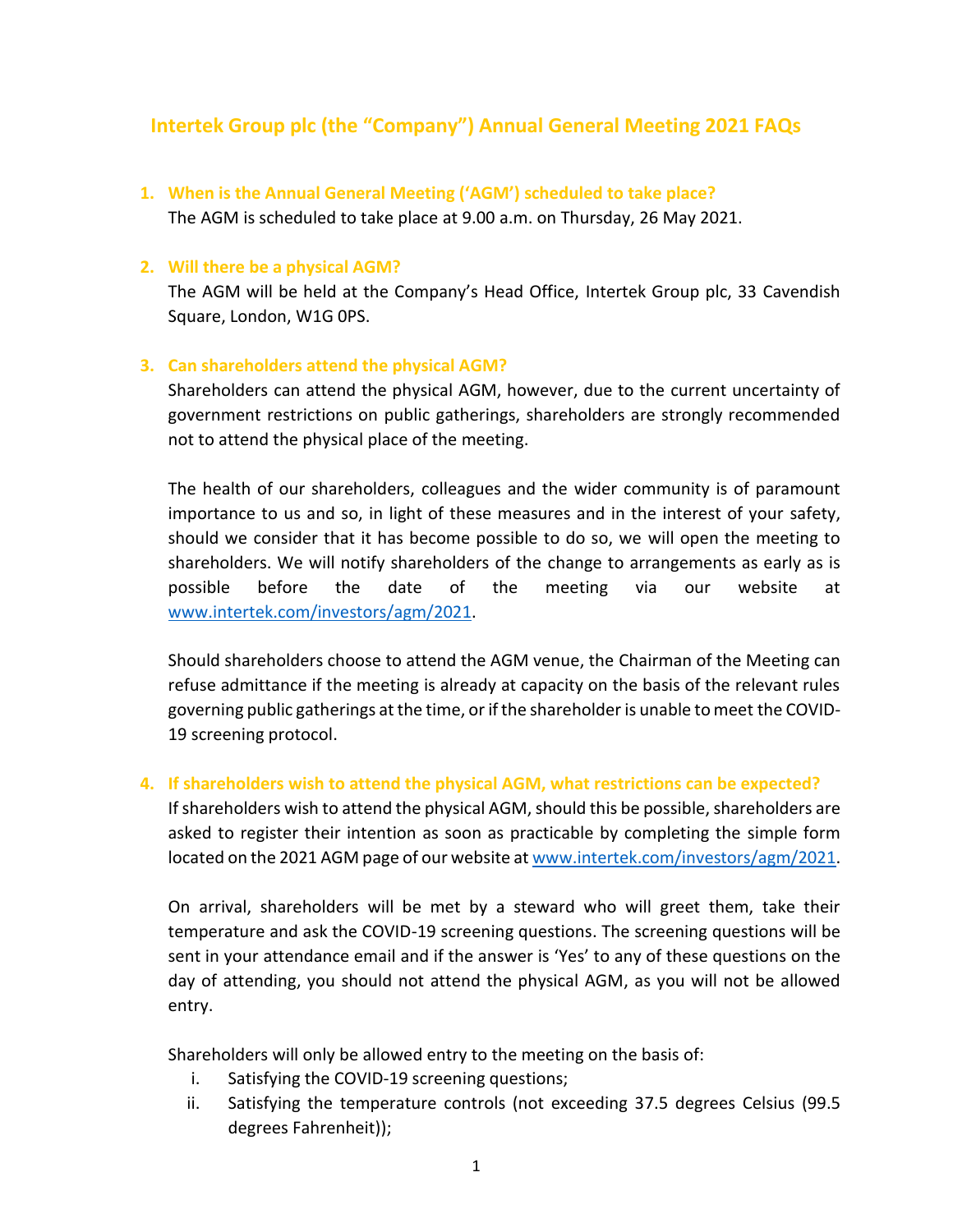- iii. Their entry to the meeting not exceeding the capacity on the basis of the relevant rules governing public gatherings at the time of the AGM; and
- iv. Wearing an appropriate face covering or mask.
- **5. If shareholders choose to attend the physical AGM, will they be able to speak with members of the Board before and/or after the AGM?**

In the interest of health and safety for both the Directors and shareholders, direct engagement between the attending Directors and shareholders will be restricted at the 2021 AGM. There will be engagement with the Board during the AGM through Microsoft Teams, as shareholders will be able to ask questions.

# **6. If shareholders choose not to attend the physical AGM, can they still participate?**

Shareholders can still participate in the AGM even if they do not attend the physical AGM. The Company will be making the AGM virtually available via Microsoft Teams to all shareholders who register. By registering, shareholders will be able to listen to the proceedings of the AGM live via Microsoft Teams and ask questions. If shareholders wish to virtually attend, they are asked to register their intention as soon as practicable by completing the simple form located on the AGM page of our website at [www.intertek.com/investors/agm/2021](http://www.intertek.com/investors/agm/2021) and then details of how to access the AGM will be provided.

Upon registration, shareholders will be required to provide their full name, Shareholder Reference Number and email address. Confirmation of registration and a guide for use of Microsoft Teams on the day of the AGM will be sent to the email address that the shareholder provides. This email will be sent once the shareholders' information has been reconciled with the Register of Members.

Shareholders will then receive an attendance email closer to the time of the AGM with a Microsoft Teams link and further details on how to attend the AGM by no later than Tuesday, 25 May 2021.

For further information about software requirements, please see our usage guide on Microsoft Teams which will have been sent in the registration email.

# **7. Can shareholders speak or ask questions if they virtually attend the AGM?**

Shareholders can ask questions to the Board via the chat function or by using the 'raise hand' feature on Microsoft Teams which will either be answered by the Board at the end of the AGM or, where there is insufficient time, shared on the Company's website after the AGM.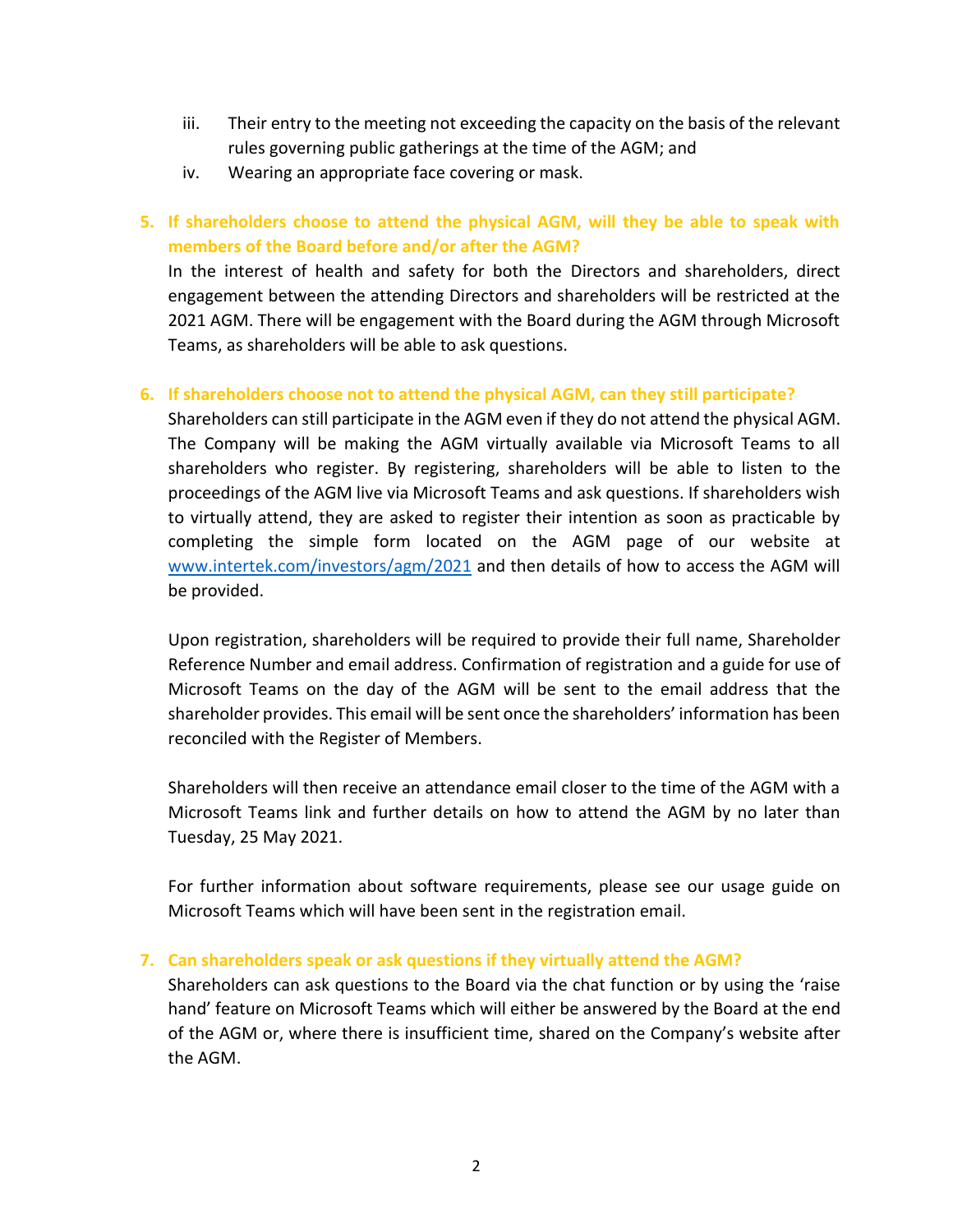Shareholders can also submit all questions to [investor@intertek.com](mailto:investor@intertek.com) or to the Group Company Secretary, Intertek Group plc, 33 Cavendish Square, London W1G 0PS as soon as possible and before the close of business on 25 May 2021.

If shareholders wish to receive a response before the deadline for appointing proxies so that they can make fully informed voting decisions, question(s) should be submitted by the close of business on 19 May 2021.

Shareholders should include their full name and Shareholder Reference Number when submitting questions.

Answers to all questions submitted by the above deadline will be posted on the Company's website a[t www.intertek.com/investors/agm/2021](http://www.intertek.com/investors/agm/2021) ahead of the proxy voting deadline.

# **8. How can shareholders exercise their voting rights?**

Shareholders can exercise their voting rights by submitting their proxy voting form. Shareholders are encouraged to appoint the Chairman of the Meeting as their proxy to ensure that their votes are counted if shareholders, or their proxies, are unable to attend the physical meeting due to the relevant government restrictions on public gatherings.

#### **9. Can shareholders exercise their voting rights if they virtually attend the AGM?**

Shareholders will not have the capacity to exercise their voting rights via Microsoft Teams if they virtually attend the AGM. Voting at the AGM will be on a poll, reflecting all proxy voting instructions duly received.

If wishing to attend virtually, shareholders are encouraged to appoint the Chairman of the Meeting as their proxy to ensure that their votes are counted if shareholders, or their proxies, are unable to attend the physical meeting due to the relevant government restrictions on public gatherings. Shareholders should cast their votes via proxy by 9.00 a.m. on 24 May 2021.

# **10. When will instructions for the AGM Microsoft Teams meeting be sent to shareholders?**

Once shareholders have submitted their registration form, they will receive an email confirming receipt of their registration and a guide attached for use of Microsoft Teams on the day of the AGM. This email will be sent once the shareholders' information has been reconciled with the Register of Members.

Shareholders will then receive an attendance email closer to the time of the AGM with a Microsoft Teams link and further details on how to attend the AGM by no later than Tuesday, 25 May 2021.